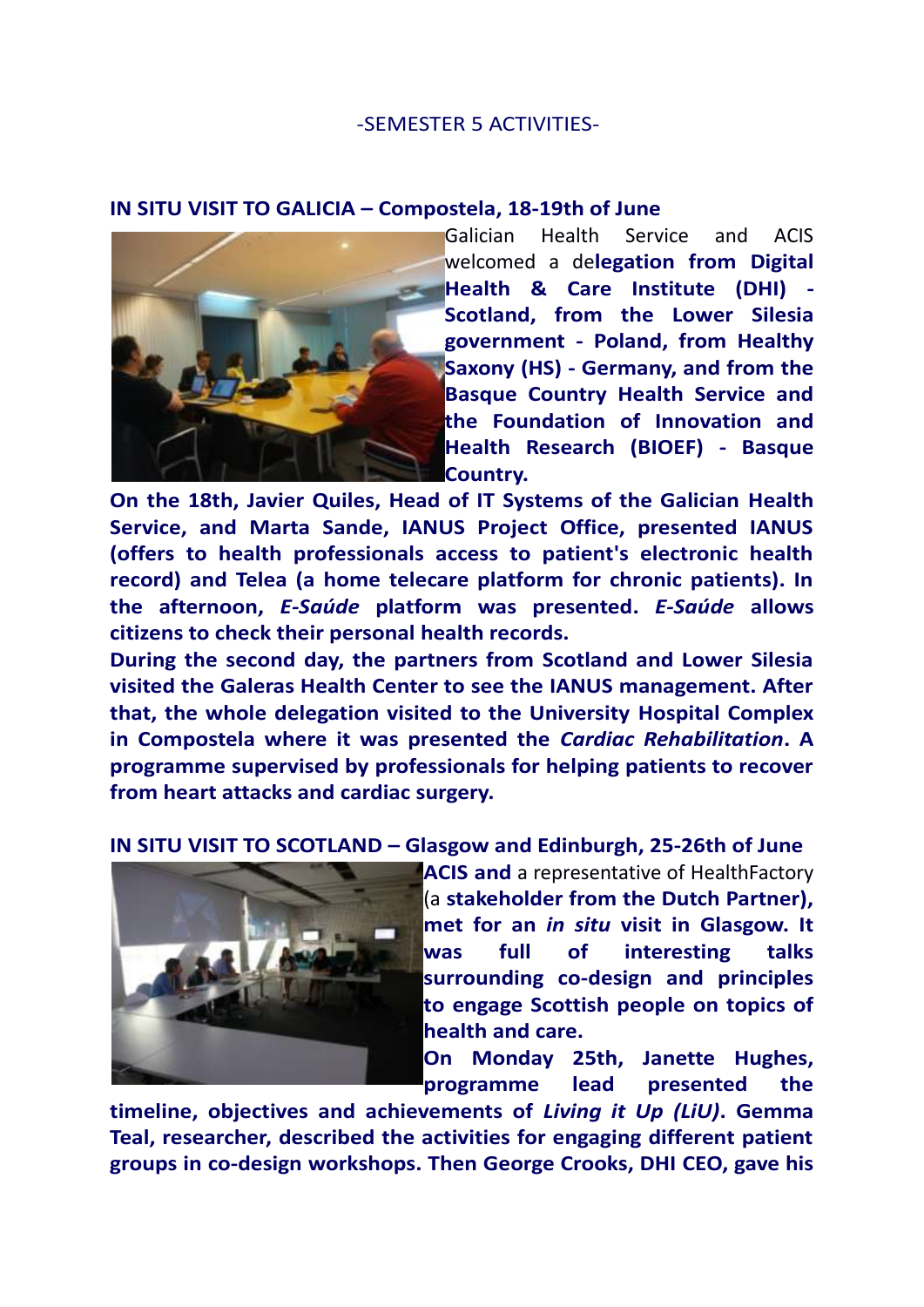**leadership perspective: what it achieved and future aspirations. In the afternoon, Chaloner Chute, DHI chief technology officer, talked about different sub-elements of** *LiU* **absorbed into the DHI's Demonstration and Simulation Centre. Finally, Rui Cardoso, Head of challenge sponsors, introduced** *CivTech* **and how** *CivTech* **manages real challenges, developing new products and faster/easier services, thanks to link thw public-sector expertise and the private sector creativity. Next day, the group met staff from the National Health Service and the Scottish Government. Susana Fernández Nocelo, ACIS Coordinator of European Projects explained examples of Pre-commercial Procurement** 

**projects such as 'EMPATTICS' and 'Hospital2050' and 'InnovaSaúde' programmes for Public Procurement of Innovation. The** *in situ* **visit ended at the** *CivTech* **facilities to learn examples of projects that are currently developing in their co-working space.**

## **IN SITU VISIT TO SAXONY – Dresde, 2-3rd of July**



**Introduced by the host HEALTHY SAXONY and stakeholders; a delegation from the Digital Health & Care Institute, the University of Strathclyde (Scotland) and representatives from the Lower Silesian Voivodship (Poland), visited Saxony to know more about the telemedicine platform** *CCS Telehealth* 

*Ostsachsen* **(***THOS***) and the Leipzig Geriatric Network,** *GeriNeTrainer***. On the first day, Dr. Olaf Mueller and the specialists Martin Benedict and Dr. Hannes Schlieter made a presentation of the work of the healthcare region Carus Consilium Sachsen and some interesting services within** *THOS***. It is an open platform where clinics, physicians, nurses, other medical service providers and patients at home are all connected. Then, Juliane Wolf presented the** *GeriNeTrainer* **initiative, which aims to increase everyday competence by an activity program in groups and/or at home. Furthermore, stakeholder Carus Consilium Sachsen presented other initiatives to improve healthcare system.**

**Finally, the second day was introduced to the Scottish partners the Data Integration Center, established as an ecosystem for medical research and care.**

W dniach 18-19 czerwca wizyta w Galicji. Galicyjska Służba Zdrowia i ACIS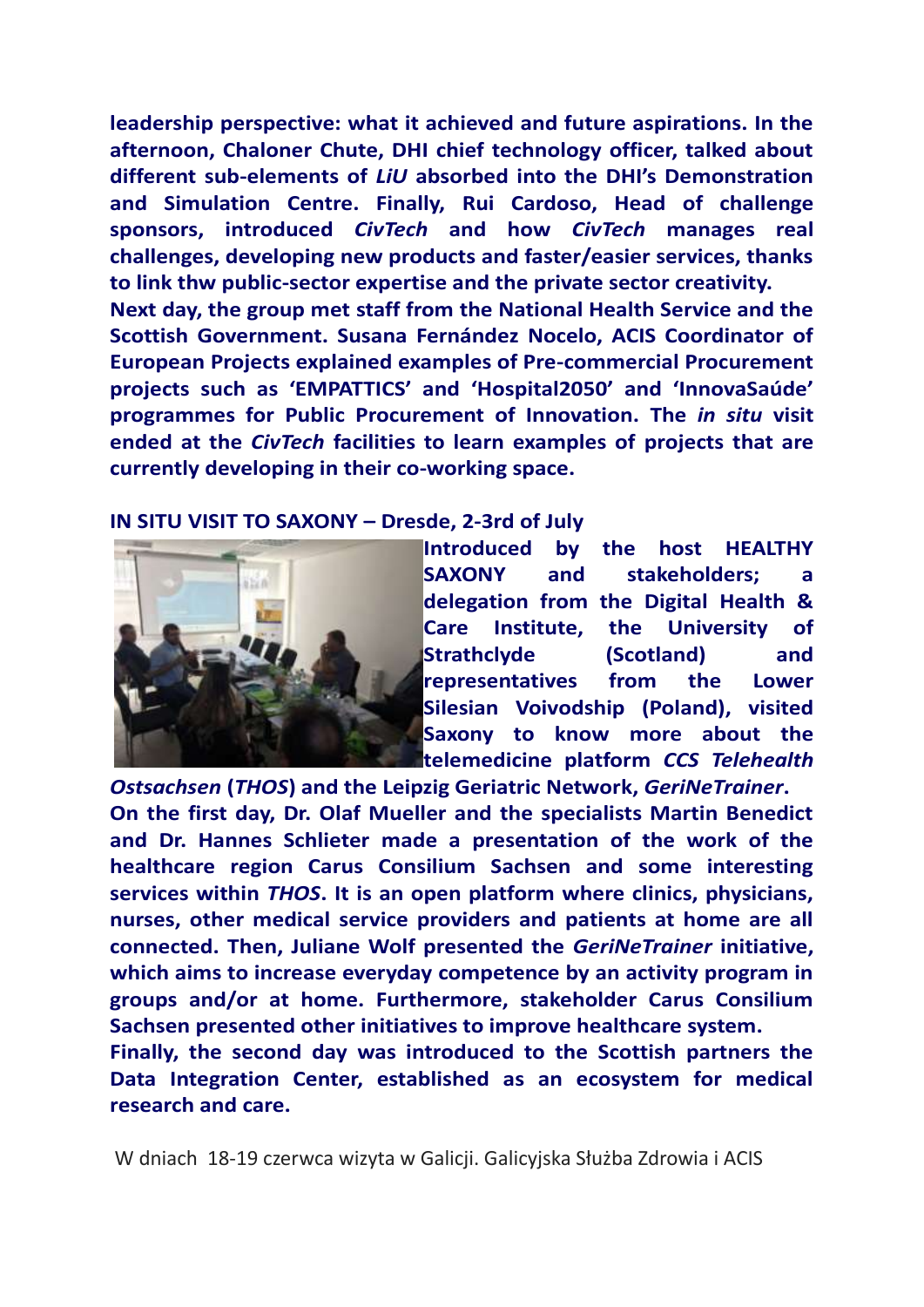powitały delegację z Digital Health & Care Institute (DHI) - Szkocji, z rządu Dolnego Śląska - Polski, ze Zdrowej Saksonii (HS) - Niemiec oraz z Krajowej Służby Zdrowia Kraju Basków i Fundacji Innowacji i Badania w zakresie zdrowia (BIOEF) - Kraj Basków.

18 listopada Javier Quiles, szef systemów informatycznych galicyjskiej służby zdrowia oraz Marta Sande, Biuro Projektu IANUS, zaprezentowały IANUS (oferty dla pracowników służby zdrowia dostęp do elektronicznej dokumentacji medycznej pacjenta) i Telea (domowa platforma teleopieki dla pacjentów chronicznych) . Po południu zaprezentowano platformę E-Saúde. E-Saúde umożliwia obywatelom sprawdzanie ich osobistej dokumentacji medycznej. Drugiego dnia partnerzy ze Szkocji i Dolnego Śląska odwiedzili Centrum Zdrowia Galeras, aby zobaczyć zarządzanie IANUS. Następnie cała delegacja odwiedziła Zespół Uniwersyteckiego Szpitala w Compostela, gdzie przedstawiono rehabilitację kardiologiczną. Program nadzorowany przez profesjonalistów, który pomaga pacjentom odzyskać siły po atakach serca i kardiochirurgii. W dniach 25-26 czerwca Zespół odwiedził Szkocję. Delegacja ACIS i przedstawiciel HealthFactory (partner z holenderskiego partnera) spotkali się na miejscu w Glasgow. Było to pełne ciekawych rozmów dotyczących współprojektowania i zasad angażowania szkockich ludzi w tematy związane ze zdrowiem i opieką.

W poniedziałek 25 stycznia Janette Hughes, prowadząca program, przedstawiła harmonogram, cele i osiągnięcia Living up (LiU). Gemma Teal, badaczka, opisała działania na rzecz angażowania różnych grup pacjentów w warsztaty współprojektowania. Następnie George Crooks, dyrektor generalny DHI, przedstawił swoją wizję przywództwa: co osiągnął i jakie są przyszłe aspiracje. Po południu Chaloner Chute, główny specjalista ds. Technologii DHI, mówił o różnych podelementach LiU wchodzących w skład Centrum Demonstracji i Symulacji DHI. Na koniec, Rui Cardoso, szef sponsorzy wyzwań, przedstawił CivTech i sposób, w jaki CivTech radzi sobie z prawdziwymi wyzwaniami, opracowując nowe produkty i szybsze / łatwiejsze usługi, dzięki powiązaniu wiedzy sektora publicznego i kreatywności sektora prywatnego. Następnego dnia grupa spotkała się z pracownikami National Health Service i Scottish Government. Susana Fernández Nocelo, ACIS Koordynator ds. Projektów europejskich, wyjaśniła przykłady projektów zamówień przedkomercyjnych, takich jak programy "EMPATTICS" i "Hospital2050" oraz "InnovaSaúde" w zakresie zamówień publicznych na innowacje. Wizyta zakończyła się w ośrodkach CivTech, aby zapoznać się z przykładami projektów, które obecnie rozwijają się w swojej wspólnej przestrzeni roboczej.

W dniach 2-3 lipca delegacja była z wizytą w SAKSONII – Drezno